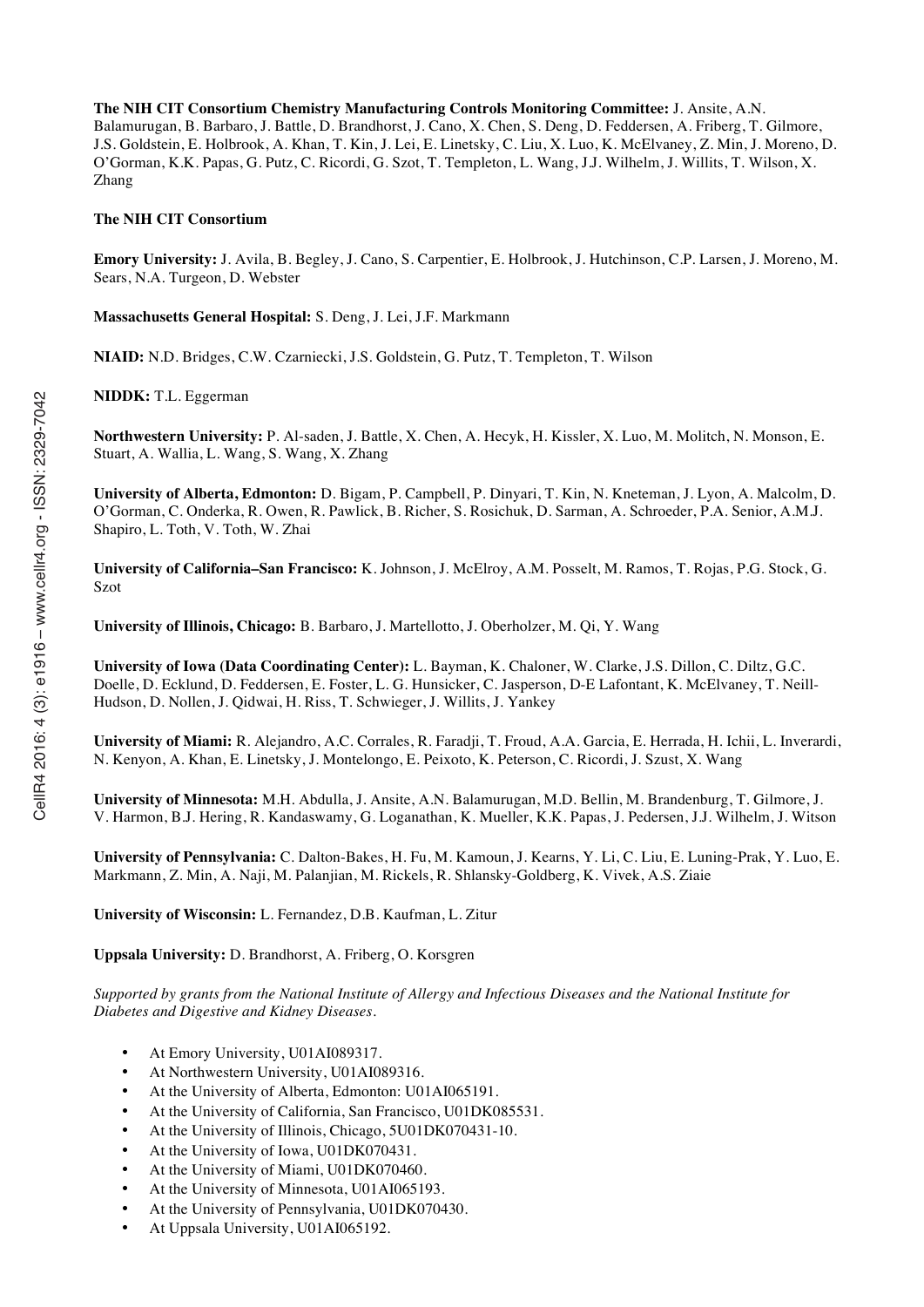*In addition, the study was supported by the following GCRC and CTSA awards:*

- At Emory University: UL1TR000454.
- At Northwestern University: 5UL1RR025741 and 8UL1TR000150.
- At the University of California, San Francisco, UL1TR000004.
- At the University of Illinois, Chicago, UL1TR000050.
- At the University of Miami: 1UL1TR000460.
- At the University of Minnesota: 5M01-RR000400 and UL1TR000114.
- At the University of Pennsylvania: UL1TR000003.

Address correspondence to: Camillo Ricordi MD, Chairman, CIT Steering Committee, ricordi@miami.edu

# **To cite this article**

*Raw Material Specification, Albumin Human USP, 25% Solution – Standard Operating Procedure of the NIH Clinical Islet Transplantation Consortium*

CellR4 2016; 4 (3): e1916